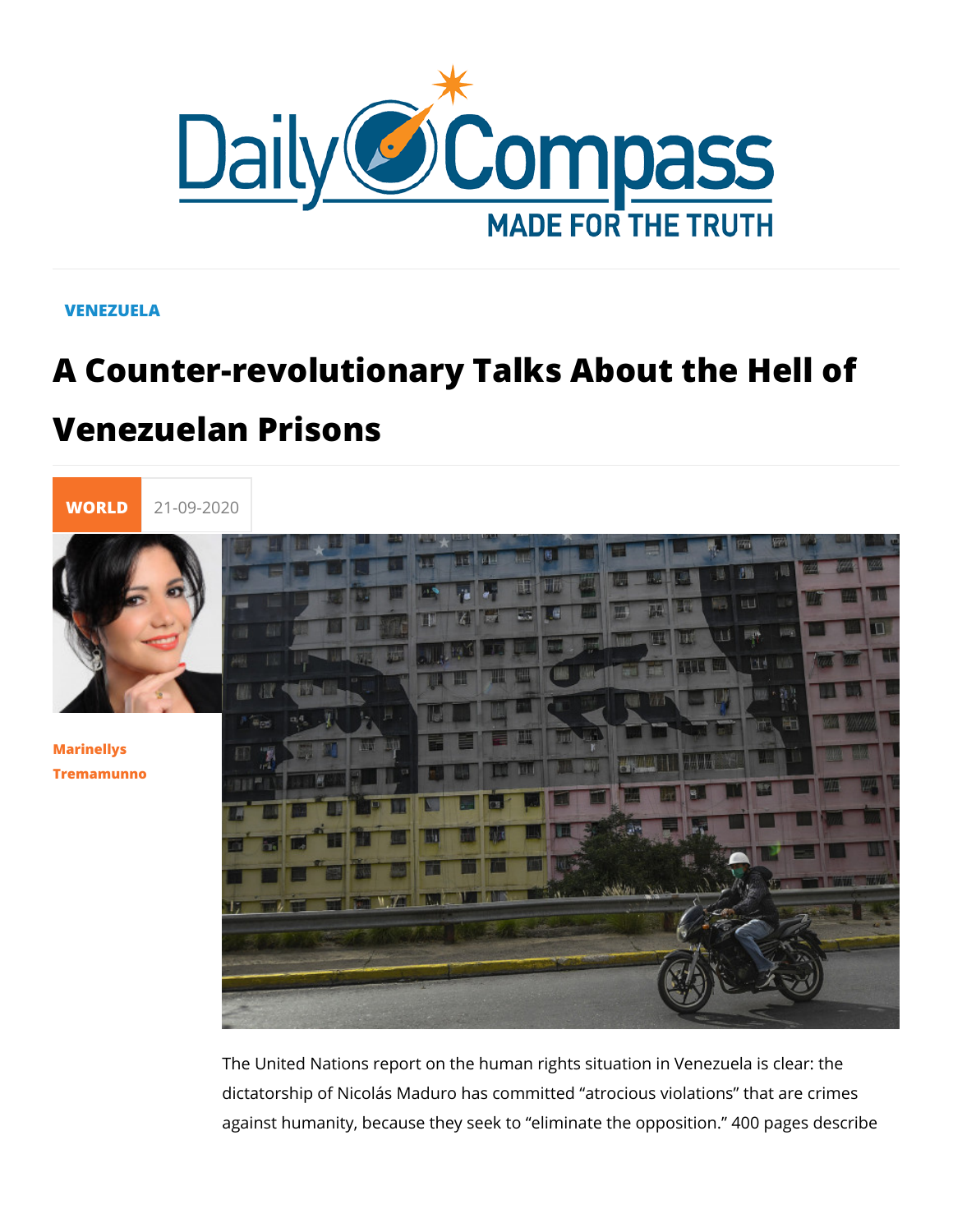the horror that the Venezuelan people are living through, which the majority of Italian media has minimized, giving little or no coverage to it, despite the fact that it is international front page news.

But this horror is not casual, just as the Italian silence also is not casual. In order to understand it, *The Daily Compass* spoke exclusively with one of the few victims who dared to speak about what he endured in prison: the anti-communist political scientist, winner of the 2017 Sakharov Prize, Vasco Da Costa. He was released on September 1 after two years in the Ramo Verde military prison, a beneficiary of the pardon that the dictator granted to 110 political prisoners.

"The UN has said what all Venezuelans already knew. It is simply the verification of a reality: that in Venezuela the Bolivarian Revolution uses torture in a systematic and organized way to crush its opponents and remain in power," Vasco Da Costa said. But he emphasized the need for this UN announcement to have consequences: "Things cannot remain the same. Mr. Maduro, Mr. Padrino López, and the entire sturcture of government must be tried; they must pay in prison for the crimes against humanity that they have committed."

Vasco Da Costa calls himself a "Catholic political thinker, a traditionalist, a counterrevolutionary." When he was 14, he founded the Venezuelan Society for the Defense of Tradition, Family, and Property (TFP), a Catholic anti-communist organization, when he was a student at the San Agustín del Paraíso school in Caracas. From 1979 to 1987 he studied at Jasna Gora University in Brazil. He worked as a political scientist in Chile, Argentina, Perù, Uruguay, Paraguay and Colombia, until 1995 when he returned to Venezuela "because I knew that Chavism was coming and I decided to fight against the communist dictatorship that was about to implant itself in the country."

 What is Chavism? "It is a perverse sect that 21st-century socialism has invented, which is simply the same socialism of all times, seasoned with elements of liberation theology, which gives it a blasphemous basis, since they speak of a revolutionary Christ who was a socialist. It is a band of criminals that has taken all the institutions of the state hostage and wants to have a nation of slaves so that it can always remain in power."

Between 2004 and 2020 Vasco Da Costa was imprisoned eight different times: three times through open judicial procedures and the other five times simply by being sequestered by the regime. They have accused him of terrorism, financing terrorism, a coup d'etat, forming an armed gang, instigating a coup, instigating violence, producing weapons for war, storing ammunition for war, and insulting the armed forces. And the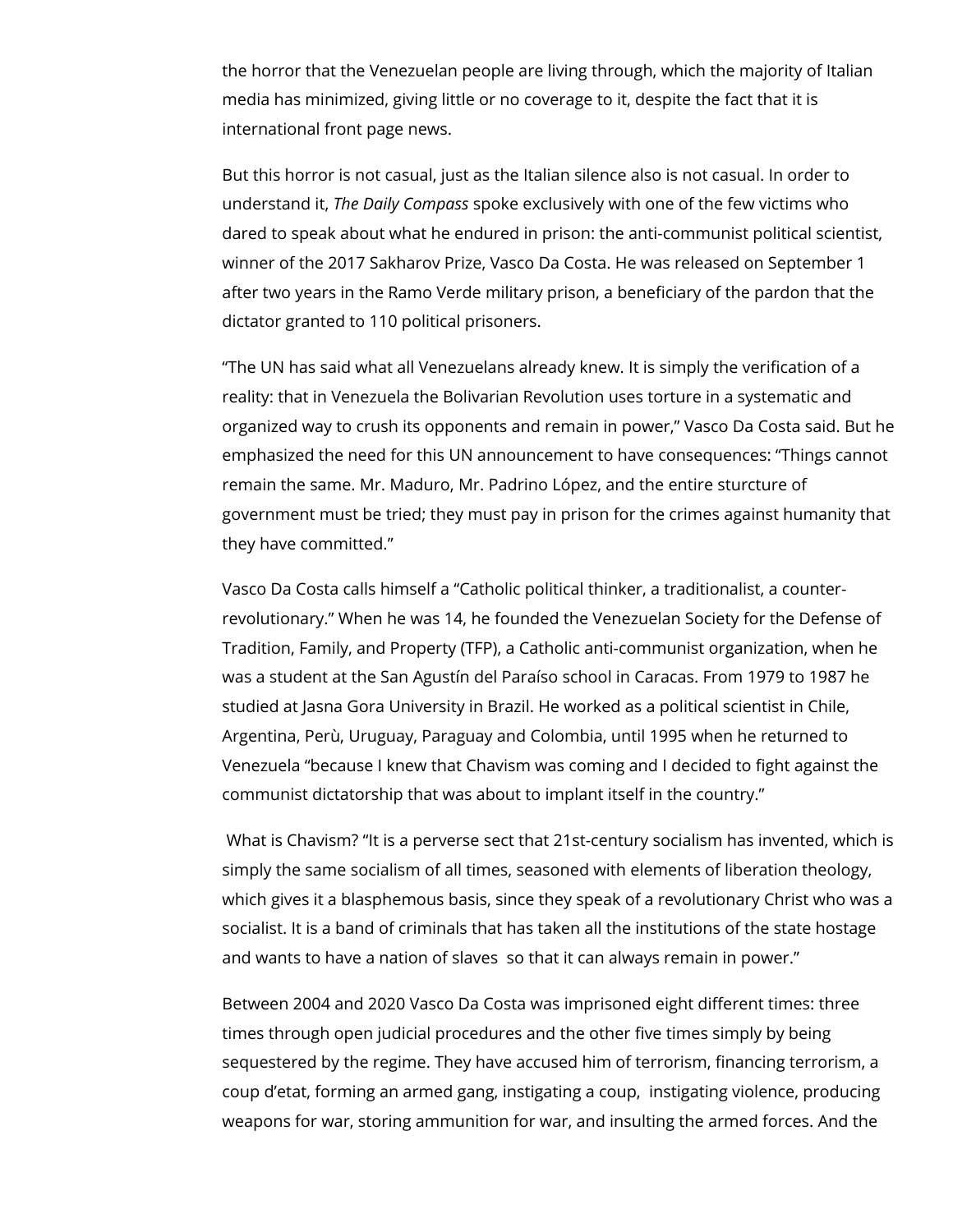list of accusations is as long as the list of tortures which he has been the victim of: he has received club blows on his feet for a long time, they submerged his face in a well full of water, they tried to suffocate him with a plastic bag, he has received electric shocks on his nipples, he was hung up with his own excrement on him and he developed an eye tumor after being beaten repeatedly.

# **The United Nations report documents the secret torture centers in Venezuela with satellite images. It is known that you were imprisoned in 9 different Venezuelan jails; were you tortured in clandestine centers or in prison?**

In both cases, I spent seven days in a clandestine center that they call Zone 51, because I asked, "Where are we?" and they told me, "You have arrived in hell, Zone 51." I was also imprisoned by the DGCIM (Direction of Military Counter-Intelligence) in Boleíta, in Helicoide, in Capturas di El Rosal, in CICPC of Parque Carabobo, in CICPC on Av. Urdaneta, in the El Rodeo II prison, in Tocuyito, on July 26, in the Santa Ana Military Prison, in the Ramo Verde Military Prison and in the area for military defendants at the Carlos Arvelo hospital. The regime prisons are very dangerous prisons. They often transferred me from one prison to another, because I know how to talk to the prisoners, and they accused me of having instigated three revolts, for example. In the prisons with common criminals they tortured me from time to time and beat me. In the military prisons like Santa Ana and Ramo Verde, even the DGCIM came from time to time to torture me, but generally the physical punishments were carried out by my fellow prisoners, making life very hard and complicated. And in the DGCIM and in Helicoide it is different, because they are brutal concentration camps. At the DGCIM they beat me every day, in order to eat they would strip me naked and I had to kneel in front of the guard and they threw the food on the ground and I had to eat it off the ground in front of the guard, it was monstrous. And after all the monstrosities I saw, I am more convinced that this filth needs to be eliminated. It is legitimate to do anything to remove this government. I do not have an army; I do not have economic power, but I have my opinion and I have the right to express it.

## **Your story is a living testimony of what it means to fall into the claws of terror of the Venezuelan dictatorship. Why was such cruelty shown to you?**

This question should be asked of the government. I am a politician, but in reality I do not have a big political party, neither a military force nor an army, nor a large economic group behind me. I am an intellectual, I have a movement called the Movement of the Golden Right of Venezuela, I head an NGO called "Foro de Caracas," which is a small group of intellectuals, and what I really do is I produce ideas as a thinker; I form people;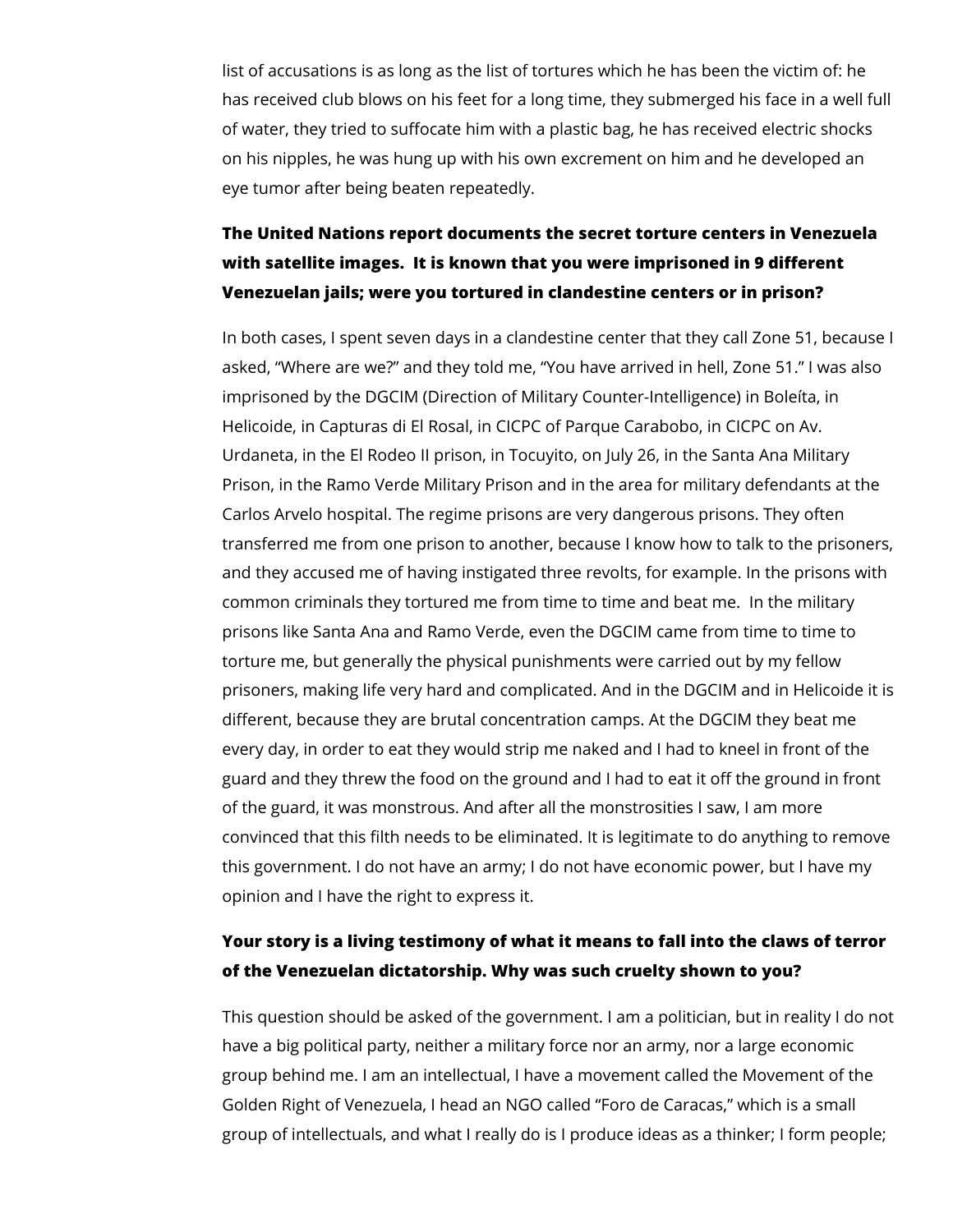I influence leaders to do what they ought to do. They are obviously terrifed of this.

### **And what type of thoughts do they want to silence? What does Vasco Da Costa believe in?**

My thought, my life, my actions are based on the social doctrine of the Holy Catholic Church. I am consistent; I am not looking for positions because I have already completed my political career, I am not looking for money, and so I attack the heart of the problem: the anti-Christian revolution that wants to eliminate the hierarchical order of the universe established by God and create a foretaste of hell in this egalitarian socialist society. With what I say and what I do, I touch the deep consciences of public opinion in order to awaken the best. They hate this, they want me to shut up, they have asked me to leave the country many times, but I will remain here until either I die or they kill me or they leave. I will continue until the end.

#### **But if they are afraid of what you could say, your ideas, why the pardon?**

This is my second pardon. Last year in October I already had a humanitarian provision signed by the Procurator. Chávez was more intelligent than this man; he kept me in prison for two or three months. Instead, this man has kept me in prison for all of the 6 or 7 years he has been in power. The pardon is part of a game in which they are trying to legitimize themselves; we are simply bargaining chips. It is a very clever move because the sanctions hurt them; they put their backs against the wall; they feel suffocated. If there are still intelligent persons in Venzuela, we ought to profit from these sanctions to liberate our country.

### **What responsibility does Cuba have in everything that is happening in Venezuela?**

All of the trash of the Latin American left takes refuge in Cuba, which is a destroyed nation. The Cuban leadership works with the international left and intends to impose communism throughout the world. When the Iron Curtain fell and Russia opened to the West, Cuba and the international left created that Sao Paolo Forum (between Lula Da Silva, Fidel Castro, le Farc, etc.) in order to obtain the necessary resources to continue the communist project, and Cuba was the excuse. Then the Sao Paolo Forum decided to take Venezuela and it directed all this from Cuba. Maduro was formed in Cuba, when his father kidnapped William Niehous [the longest kidnapping in Venezuelan political history; he was kidnapped by leftist groups in 1976 for three years and four months] who worked with the father of Jorge Rodríguez [the present Vice President of